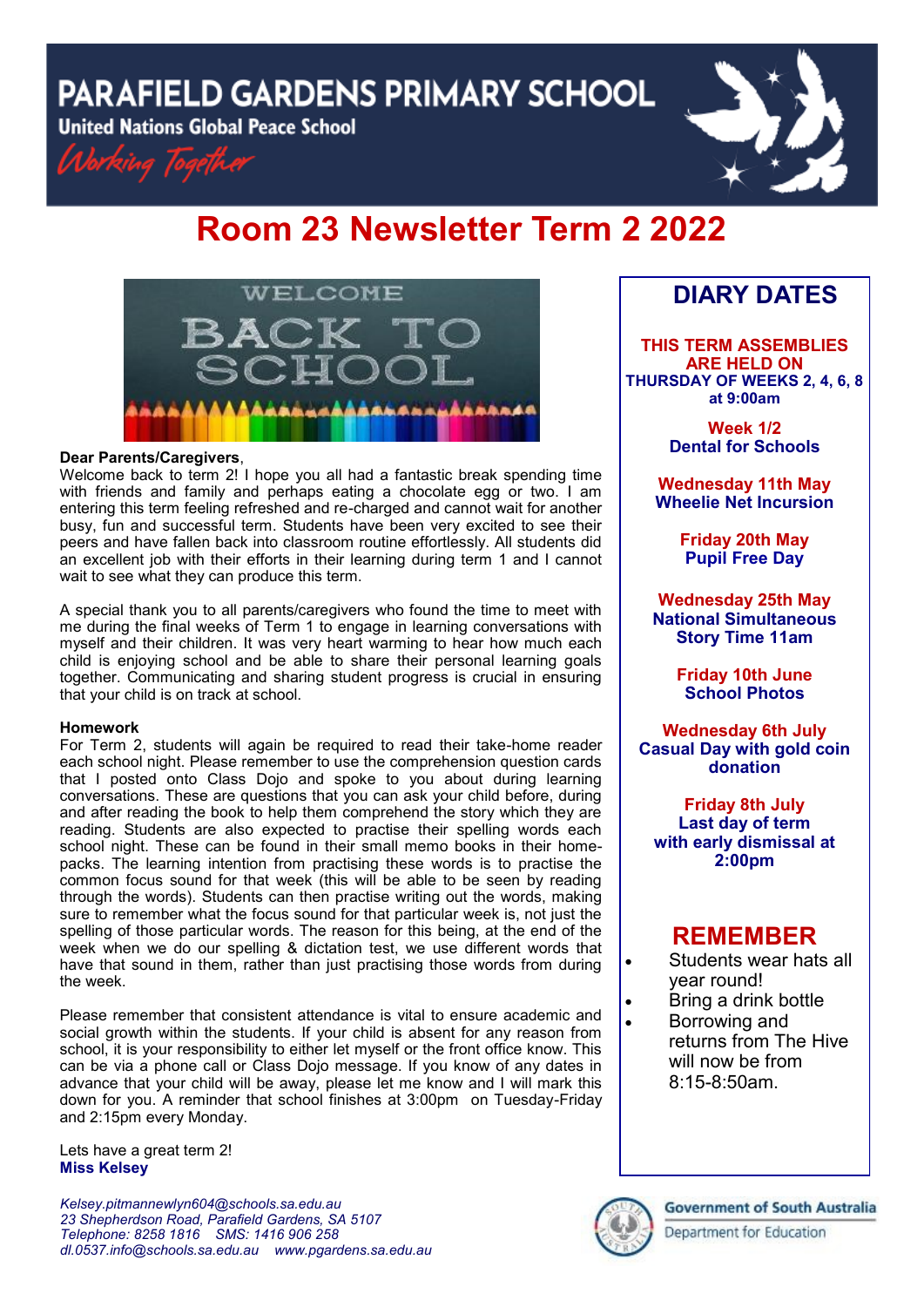#### **Overview**

The first few weeks after students return from holidays, we will be working on re-establishing classroom expectations, building relationships and



familiarising ourselves with the changes of the timetable. Additional testing will take place throughout the term to help me track and monitor student progress and achievement. Students will be bringing home a reader folder bag each night. Within this bag will be their take-home reader, memo book with spelling words in it and for some students, some Oxford words for students to practice. Please ensure that students are engaging in these homework activities each school night with anyone or anything that could be listening to them read/spell words.

#### **English**

Learning in English will consist of the following areas;

- Spelling/Grammar We will be using the Jolly Grammar program whilst also revising the Jolly Phonics blends.
- Writing Students will be engaging in daily writing tasks in both explicit teaching lessons and activities. We will be looking at Narrative and Persuasive texts.
- Reading Students will read at numerous points of everyday via Paired Reading, Echo Reading and Choral Reading. They will be focusing on 'The Big Six' elements in particular using the Gradual Release of Responsibility Model. We will also be reading a class novel together called 'The Magic Faraway Tree' by Enid Blyton.
- Phonological Awareness Students will be engaging in a program called 'Heggerty' which will support them with phonological awareness.
- Mentor Sentencing Students will be completing activities that incorporate spelling, writing, reading and grammar each day via this program.
- Bump It Up Wall There will be a wall in the classroom dedicated to Narrative writing, where students are able to visualise their goals.
- Handwriting Students will engage in two handwriting lessons per week.

#### **Maths**

This term we will be focusing on 2D & 3D Shapes. In particular we will be:

- identifying 2D shapes within the school environment
- identifying key features of squares, rectangles, triangles, kites, rhombuses and circles, such as straight lines or curved lines, and counting the edges and corners
- describing the features of threedimensional objects and describe and draw twodimensional shapes, with and without digital technologies
- identifying what shapes are required to create a 3D shape and creating nets for simple 3D shapes
- becoming familiar with the terms *edges, vertices and faces*

Each lesson will incorporate a mental routine to begin the lesson, followed by a discussion of the learning intention and success criteria, before the explicit teaching takes place. Students will then complete an activity to solidify their understandings before

reflecting on the learning. The Big Ideas In Number (BiIN) program will be used throughout the term. Students will be working towards goals within a group.



#### **Science**

Learning in Science this year will be via the 'Primary Connections' program. For Term 2 in particular, we will be following the unit entitled 'All Mixed Up'. This topic addresses the Australian Curriculum Science understanding that different materials can be combined for a particular purpose, in the context of inquiring about mixtures. 'All Mixed Up' provides students with hands-on opportunities to explore and create mixtures of solids, mixtures of solids and liquids, and mixtures of liquids, identify different everyday mixtures found in the school and home and explain the benefits and purposes of particular

mixtures. In 'All Mixed Up', students will represent and explain their understanding about how different materials can be combined for a particular purpose.



#### **HASS**

Learning in HASS this year will be from an online program called 'Inquisitive'. For Term 2 in particular we will be learning about 'People and Places' within the Geography strand of the Australian Curriculum. The students will develop an understanding of how people are connected to different places. We will be learning about Australia's location in relation to other countries across the world. Students will learn that the world can be divided into geographical divisions. Students will research significant local landmarks and places of special interest to learn why they are important.

#### **Technologies**

The students will be working on their photography skills. We will be using the school's iPads to take and manipulate photographs of facial features. The students will be working in pairs to create a montage of their faces, becoming familiar with the terms zoom, close up, far, further, closer, landscape and portrait and then putting the photographs into a Microsoft PowerPoint presentation. These skills will be used on several occasions later on in the year. Students will also still be working in the typing club to improve their typing skills. The log in details for this should be in their diaries so that they can practise at home. We have been placing cloths over the children's' hands so that they have to rely on the correct fingers on the correct keys for improved speed and accuracy.

#### **Health & Wellbeing**

Throughout term  $2$ , Students will continue building positive relationships with both their peers and adults